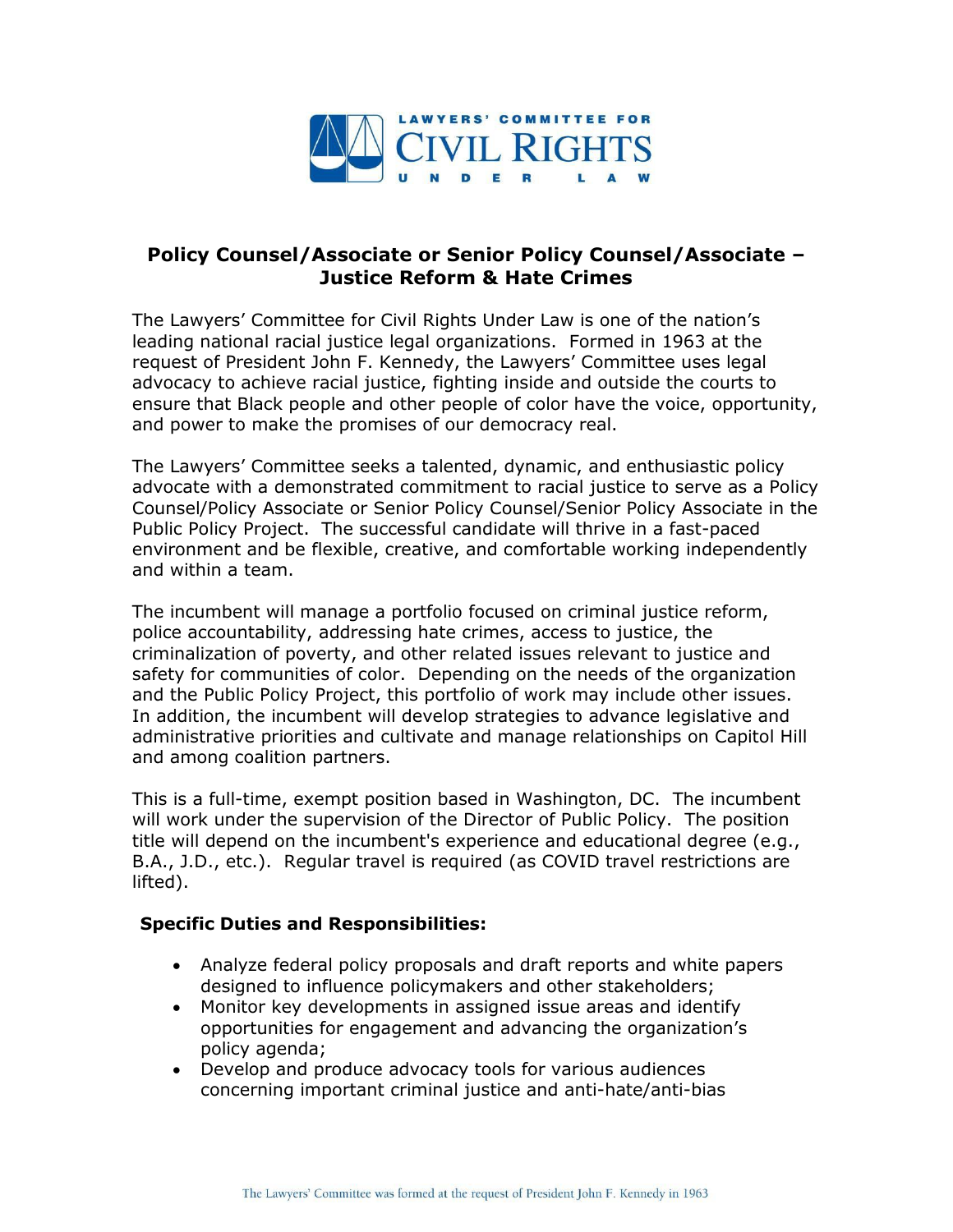litigation and federal policies;

- Build and maintain relationships with congressional and executive branch staff to ensure that the principles of the Lawyers' Committee mission are reflected in the policymaking process, including responding to questions from external sources regarding pending federal legislation and initiatives;
- Attend Congressional hearings, briefings, and meetings, and represent the Lawyers' Committee in external meetings and briefings with congressional and executive branch staff;
- Work closely with colleagues across relevant Lawyers' Committee units, including the Criminal Justice Project, the James Byrd Jr. Center to Stop Hate, and other internal Projects as needed, to help identify and pursue shared advocacy objectives;
- Draft testimony, talking points, and other materials for congressional hearings, meetings, briefings, and other public speaking engagements on criminal justice and anti-hate legislative, policy, and regulatory matters;
- Research and draft memoranda, letters and analyses of federal bills, and comments on proposed administrative rules and regulations;
- Plan and execute advocacy events, such as congressional briefings, panel discussions, advocacy days on Capitol Hill, and webinars to further advocacy goals;
- Work with communications staff to coordinate a focused communications strategy and to elevate relevant legislative, administrative, and executive activity in the media;
- Track and summarize legislation, regulations, and other policy developments using databases, as well as monitoring media, social media, and government websites;
- Lead and participate in national coalition meetings focused on criminal justice reform and stopping hate crimes; and
- Provide policy briefings and support for the President and Executive Director and other senior staff, including drafting written and oral testimonies and helping with preparation for other appearances before the executive branch and legislative officials.

## **Minimum Requirements and Competencies:**

- Deep commitment to the advancement of racial justice and civil rights;
- Bachelor's degree and a minimum of six years of work experience, preferably working on federal policy;
- Must be willing to register as a federal lobbyist;
- Working knowledge of the federal legislative, regulatory, and policy process (experience as a Congressional staffer, at a civil rights nonprofit, or at a federal or state agency a plus);
- Exceptional writing, oral and interpersonal skills;
- Strong analytical thinking and problem-solving skills;